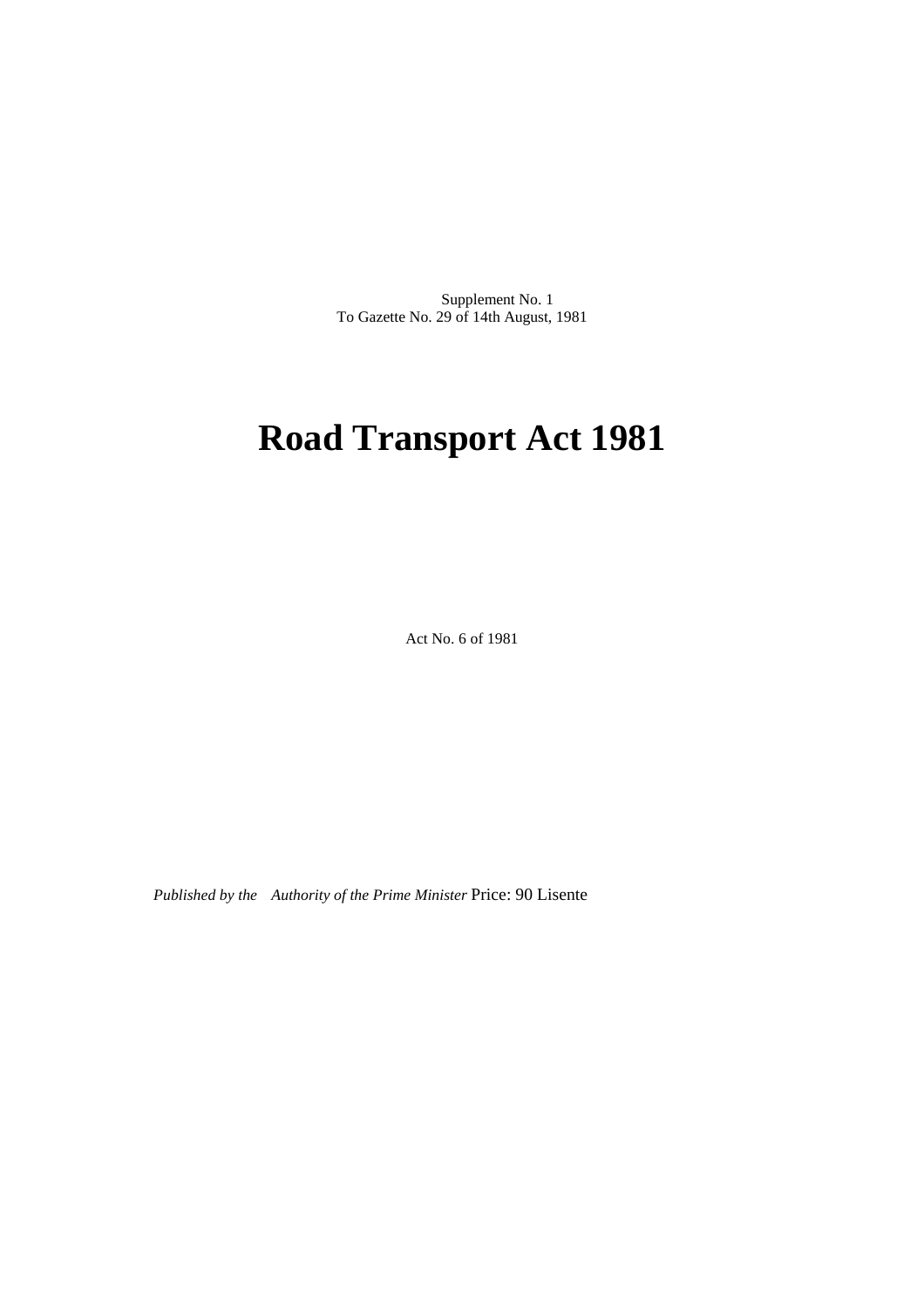# **Road Transport Act 1981 Arrangement of Sections**

## **Part 1 PRELIMINARY**

# **Section**

- 1. Short title and commencement<br>2. Interpretation
- **Interpretation**

# **Part II**

# **Road Transport Board and Transport Controller**

- 3. Establishment of Road Transport Board
- 4. Disqualifications and termination of office of members of the Board<br>5. Ouorum and voting at the meeting of the Board
- 5. Quorum and voting at the meeting of the Board
- 6. Transport Controller
- 7. Functions of the Board

# **Part III**

# **Permits**

- 8. Permits required
- 9. Classes of permits
- 10. Short-term permits
- 11. Duration of permits
- 12. Variation of permits
- 13. Power to revoke or suspend a permit
- 14. Applicant to furnish details of vehicle within 3 months 15. Applications Ii refused, not to be entertained for 6
- Applications Ii refused, not to be entertained for 6 months
- 16. Permit expires on sale or transfer
- 17. Authorized vehicle not to be changed without permission
- 18. Conditions of permits

# **Part IV**

- **Appeals**
- 19. Appeals against the decision of the Board
- 20. Memorandum of appeal and notice of appeal<br>21. Apppeal to be forwarded
- 21. Apppeal to be forwarded<br>22. Minister to fix day for hea
- Minister to fix day for hearing
- 23. Hearing of appeal

# **Part V**

# **Offences and Penalties**

- 24. Forgery of permits and documents
- 25. Offence to operate vehicle on another's permit
- 26. Offences
- 27. Penalties where no special penalty provided

# **Part VI**

# **Miscellaneous Provisions**

- 28. Power to stop and inspect
- 29. Regulations
- 30. Repeal

# **Road Transport Act 1981**

*[Date of Assent 17-7-8] [Commencement: See Section 1]*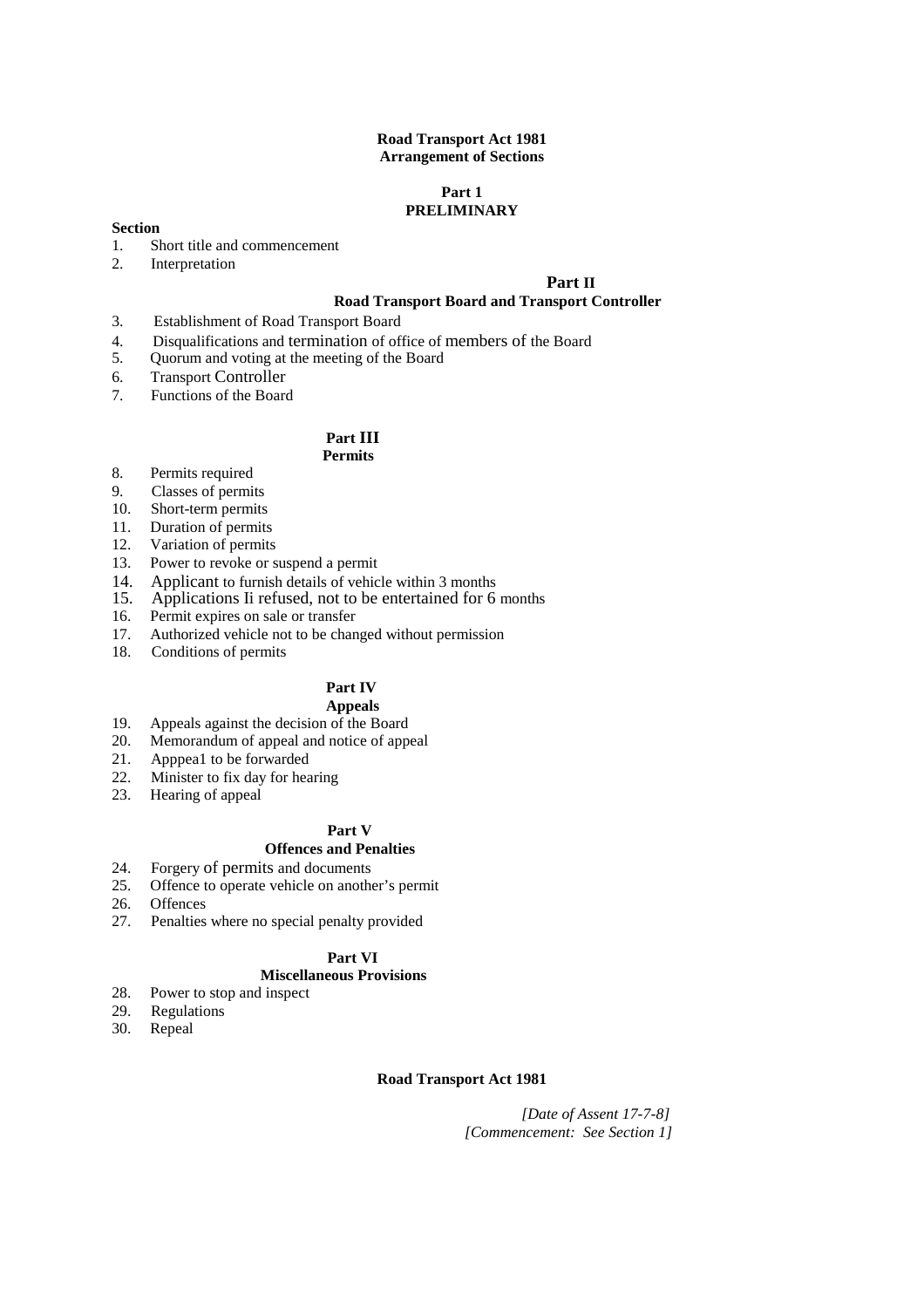## **ACT NO. 6 OF 1981 ACT**

To provide for a co-ordinated development and flexible control of the means of and facilities for road transport by way of permits in accordance with the transport policy approved by Government and for connected purposes.

#### **Enacted by the Assembly**

#### **Part 1 Preliminary**

 1. This Act may be cited as the Road Transport Act 1981 and shall come into operation on a date to be fixed by the Minister by notice in the Gazette.

 2. In this Act, unless the context otherwise requires — "authorized vehicle" in connection with a permit of any class, means a vehicle specified in such permit and authorized for use in accordance with such permit;

"bus" means a. motor vehicle used for the carriage of passengers and having more than eight seats in addition to the driver's seat;

"Board" means the Road Transport Board appointed under section 3;

"carriage of goods" includes the haulage of goods;

carriage on own account" means —

- (a) the delivery and collection by a person in a vehicle owned by him of goods sold, used or let on hire or hire purchase in the course of and ancillary to trade or business carried on by him;
- (b) the delivery or collection by a person in a vehicle owned by him of goods which have been, or are to be, subject to a process or treatment in the course of and ancillary to a trade or business carried on by him;
- "closed-door-tour" means a service provided by a passenger carrying motor vehicle when the same group of passengers is conveyed for the whole journey without picking up or setting down passengers on route;

"driver" means a person who drives or attempts to drive any motor vehicle;

'fare" means the amount of money paid or payable for the conveyance of a passenger in a public motor vehicle, and the amount paid or payable for the conveyance of such passenger's luggage;

"goods" include goods or burden of any description; "goods vehicle" means a vehicle wholly or primarily constructed or adopted for the carriage of goods other than any class of vehicle which the Minister' may, by notice in the Gazette, declare not to be a goods vehicle for the purposes of this Act;

"motor vehicle" means any vehicle self-propelled by mechanical or electrical power but excluding any vehicle running on a specially prepared way such as a railway and such other vehicles as the Minister may, from time to time by notice in the Gazette, declare not to be a motor vehicle for the purpose of this Act;

"Owner" in relation to a vehicle, includes a joint owner of a vehicle and when a vehicle is the subject of hire-purchase agreement or hiring agreement, includes the person 'in possession of the vehicle under that agreement;

"permit" means a permit issued under this Act;

public motor vehicle" means any motor vehicle used for the conveyance of passengers or goods or both, for hire or reward, or plying for hire, and a motor Vehicle hired out without a driver by a person in the course of his business of hiring out motor vehicles but does not include -

(a) a goods vehicle, the carrying capacity of which does not exceed 1,000 kg; (b) a government vehicle used for government purposes;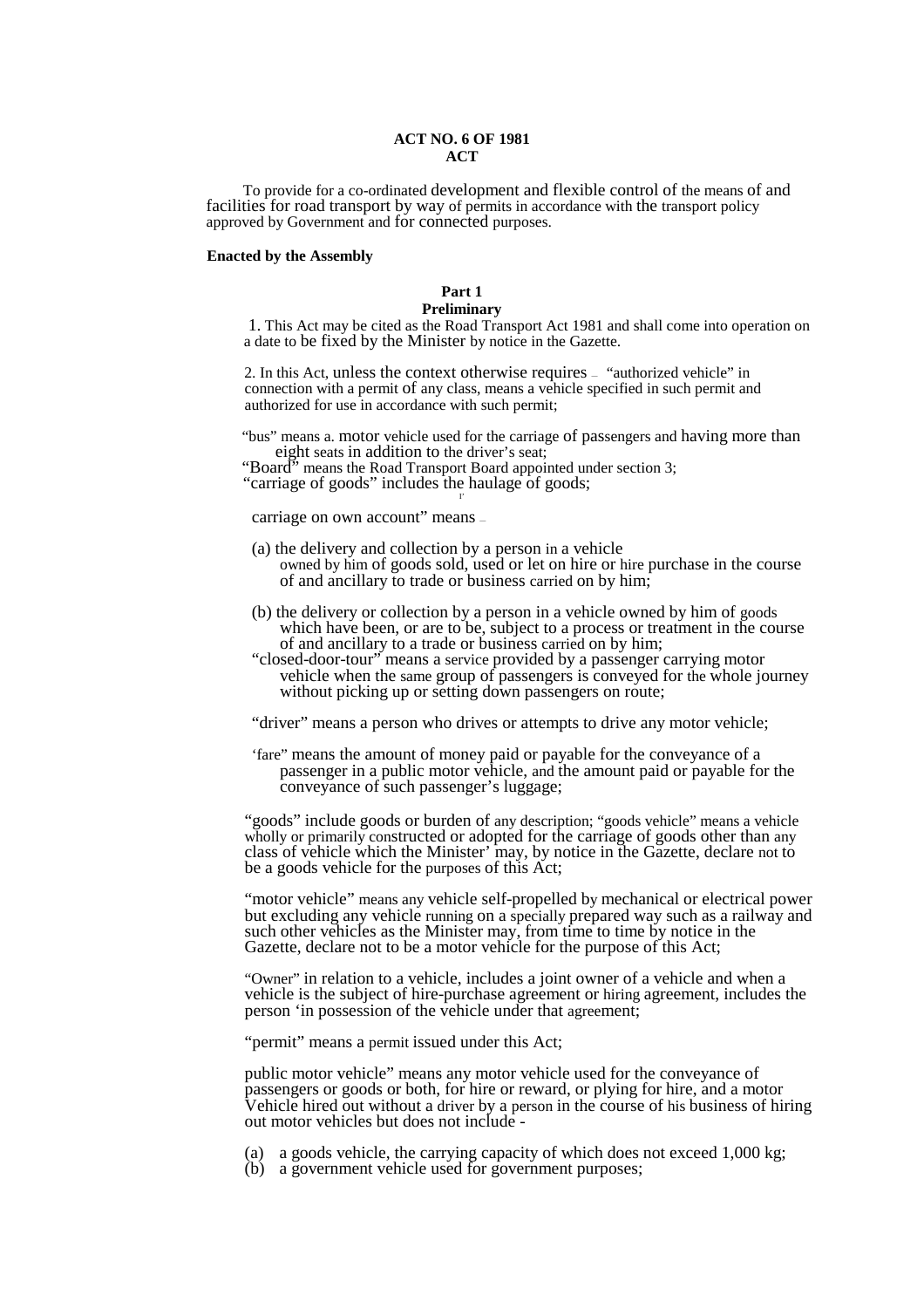- (C) a vehicle used for the purposes of funerals;
- (d) a vehicle used for towing a disabled vehicle or for removing goods from a disabled vehicle to a place of safety;
- (e) a vehicle equipped and used solely for fire fighting purposes;
- 'a vehicle equipped and used solely as an ambulance;
- (g) a vehicle used under and in accordance with the terms and conditions of a motor dealer's license;
- (h) a motor vehicle owned by a local authority and which is not a bus;
- (i) a motor vehicle which is used for the conveyance of school children and which is not a bus; and
- (j) any other class of motor vehicle which the Minister may, by notice in the Gazette exempt from this Act;

"public road" has the same meaning as in the Road traffic Act 1981;

"taxi service" means the use of a passenger car or a bus to convey a passenger or a group of passengers within a local area where the vehicle is stationed and to and from such local area for hire or reward;

"trailer" has the same meaning as 'in the Road Traffic Act 1981.

### **Part II**

#### **Road Transport Board and Transport Controller**

3. (1) There shall be appointed a Road Transport Board which shall be responsible for the 'administration of this Act and shall perform the duties and functions and exercise the powers conferred upon it by this Act.

(2) The Board shall consist of —

- (a) a chairman, and
- (b) not less than 2 or more than 4 other members 'appointed by the Minister, who possess wide experience of and have shown ability in transport, industrial commercial or financial matters or in the conduct of public affairs.

(3) Whenever the chairman of the Board is unable to attend any meeting thereof, he may designate any other member of the Board, not being an advisory member, to act as chairman at the meeting, or if the chairman is not in the position to make such designation, the members shall elect one of them present to act as chairman for the purposes of that meeting.

(4) The Minister may 'appoint any person who possesses special knowledge of road transport, road construction or road traffic regulation, as 'an advisory member of the Board, and, any person so appointed shall have the right to attend and take part in the proceedings of any meeting of the Board, but shall have no right to vote.

(5) A member of the Board, other than a public officer, shall be paid such remuneration as the Minister may, after consultation with the Minister responsible for finance, determine.

- $(1)$  No person shall be appointed as a member of the Board  $=$
- (a) if he is an unrehabilitated insolvent;
- (b) if he has been convicted of an offence and sentenced to imprisonment without the option of a fine;
- (C) if he or any of his near relatives is financially interested in any public motor vehicle operations or is engaged in any activity connected with such operations which, in the Minister's opinion, may interfere with the impartial discharge of duties of such a member.
- (2) A member of the Board shall vacate his office —
- (a) if he becomes subject to any of the disqualifications for appointment mentioned in subsection  $(1)$ ;
- (b) if he 'is removed from office under subsection (3); or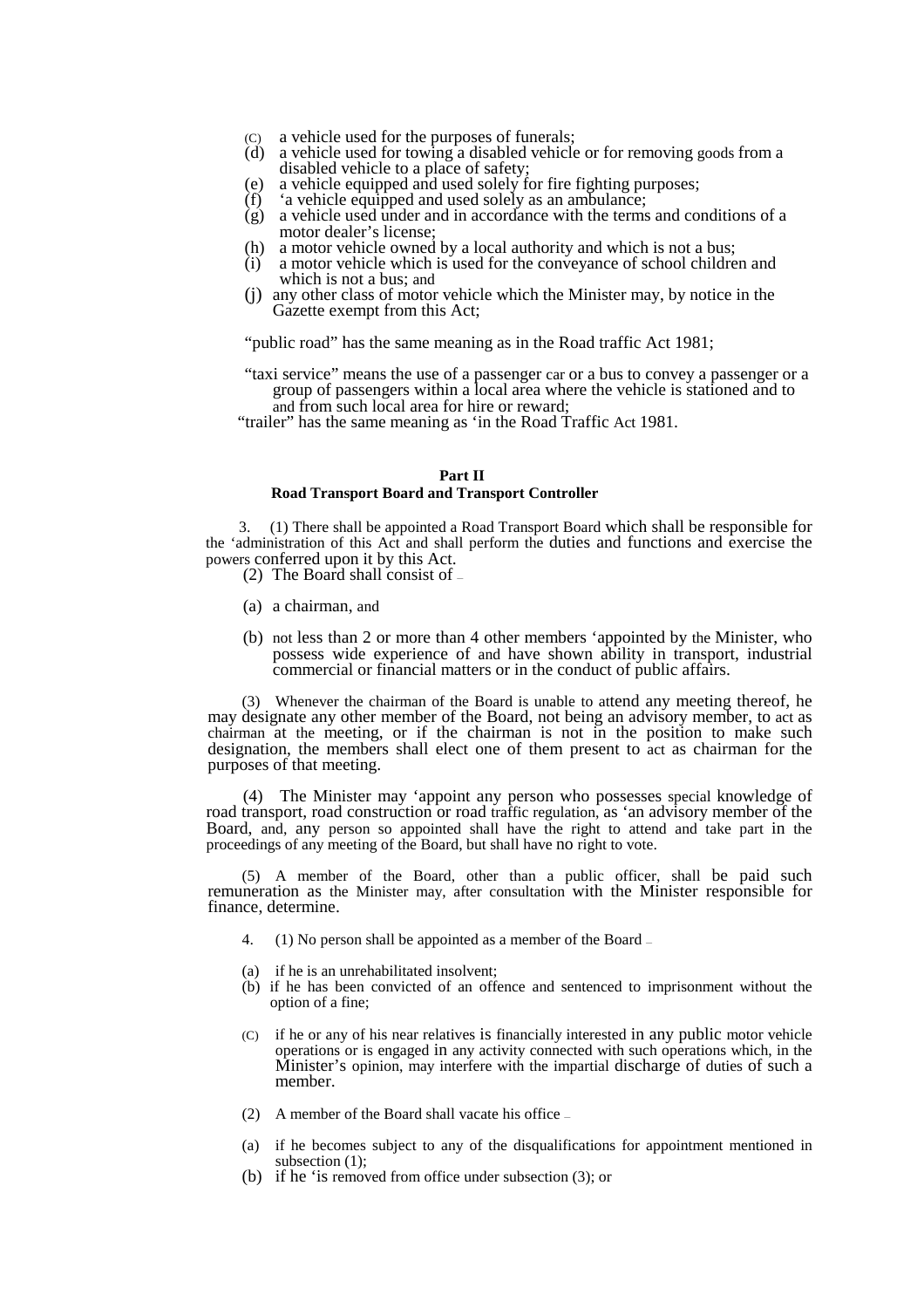(C) if he resigns by notice in writing and addressed to the Minister.

(3) The Minister may remove any member of the Board, including an advisory member, from office

- (a) if such member fails to comply with the conditions and terms of his appointment;
- (b) if in the opinion of the Minister, such member has been guilty of improper conduct or habitually neglected his duties as a member of the Board; or
- (C) if in the opinion of the Minister, such member is unable to perform his duties as a member of the Board
- . 5. (1) The chairman and two members of the Board, excluding advisory members, shall constitute a quorum, for any meeting of the Board.

The Majority decision of members, excluding advisory members, present at any meeting of the Board shall constitute the decision of the Board.

(3) The chairman shall in the event of equality of votes, have a casting vote in addition to his deliberative vote.

6. (1) The Minister shall, subject to the law relating to the public service, appoint a Transport Controller who shall be responsible for the daily administration of this Act, the keeping and recording of proceedings of the Board and shall perform the duties and functions and exercise the powers delegated to him by the Board members under section 7.

(2) The Transport Controller shall keep records, books, registers, other documents and issue permits as the Board may from time to time direct.

(3) All permits issued pursuant to this Act shall bear the signature of the Transport Controller or the signature of some other person to whom the Transport Controller has delegated his power to issue such permits and in accordance with the decisions of the Board.

- 7. (1) It shall be the function and duty of the Board—
- (a) to investigate any matter relating to the operations of public motor vehicles and to carriage on own account and to submit recommendations thereon to the Minister and, at the request of the Minister, to investigate and report upon any other matter frilling within the scope of this Act;
- (b) to follow in its decisions, the approved transport policy as directed by the Minister;
- (C) to hold public sittings for the purpose of hearing and determining applications for permits or amendments of any terms or conditions of the permits, in such places and at such times as appear necessary, having regard to this Act and the 'interests of the applicants and any objectors

Provided that no public sitting shall be necessary —

- (i) in respect of an application for a B-permit;
- (ii) for the issue of a short-term permit under section 10;
- (iii) for the renewal of a permit of any class;
- (iv) for the variation or amendment of a permit where the Board is of the opinion that it is not necessary that a public sitting be held.

(2) The Board may hold such enquiries as it finds necessary into an applicant's reliability and financial stability, and the facilities at his disposal for carrying out repairs.

(3) The Board may designate any public officer to be a transport inspector.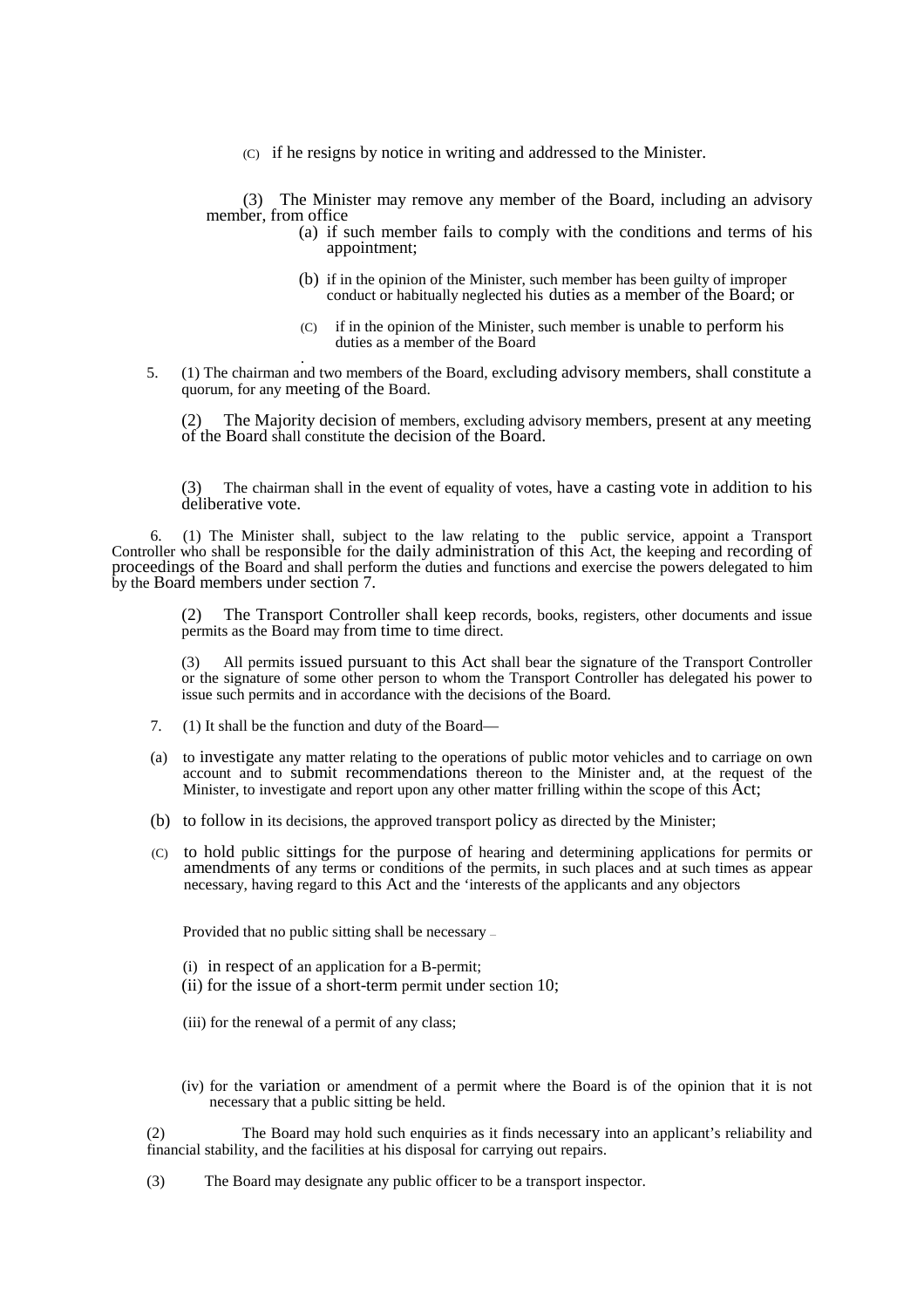(4) The Board may delegate to the Transport Controller the duties listed in subsection (1) (C) (1) to (iv) and to public officers stationed at border posts the issue of short-term permits to foreign vehicles operated on own account which 'have not been authorized by the Board but are required by this Act to have a permit.

(5) Whenever any person intends to testify or is testifying before the Board 'in connection with any matter with which the Board is dealing the Chairman of the Board may administer an oath or 'affirmation to that person and 'if he refuses to be sworn or to take an affirmation, the Board may refuse to hear him.

## **Part III**

# **Permits**

- 8. (1) No person shall, except in accordance with the terms required and conditions of a permit, use on a public road —
- (a) a public motor vehicle; and
- (b) a motor vehicle operated on own account the carrying capacity of which exceeds 1000kg.

(2) When a goods vehicle is being operated on a public road for the carriage of goods, the driver of such vehicle, if it belongs to him or is in his possession under an agreement for hirepurchase, and, in any other case, the person in whose ownership or possession the vehicle is, shall, for the purposes of this Act, be deemed to be the user of the vehicle.

(3) Where goods are carried by a goods hire vehicle which has been hired by a person who, at the time of the carnage of such goods, is, within the meaning of this Act, the user of such vehicle, such person shall be, deemed to be using a public motor vehicle.

(4) A person who contravenes subsection (1) is guilty of an offence.

9. (1) The following classes of permits may be issued under this Act —

- (a) a public carrier's permit to be known as an A-permit;
- (b) a private carrier's permit to be known as a B-permit;
- (c) a public service permit to be known as a C-permit;
- (d) a taxi service permit, to be known as a D-permit; and
- (e) a motor vehicle rental service permit, to be known as an E-permit;
- (2) An A-permit shall entitle a holder thereof to use the authorized vehicle, subject to conditions attached to the permit, for the carriage of goods for hire or reward, or for the carriage of goods for or in connection with his business as a carrier of goods, or for hire and reward and on own account; but an A-permit is not valid for cartage contracts with the railways unless such permit is extended by the Board to cover such operations.
- (3) (a) A B-permit shall entitle a holder thereof to use the authorized vehicle subject to conditions attached to the permit, for the carriage of goods on own account.
- (b) Notwithstanding anything in this Act contained, the Board may, in case of emergency and subject. to such conditions 'as the Board thinks fit, authorize a holder of a B-permit to hold a short term permit contemplated in section 10.

(4) A C-permit shall entitle a holder thereof to use the authorized bus, subject to conditions attached to such permit, to carry passengers and goods for hire or reward or on own account.

(5) A D-permit shall entitle 'a holder thereof to use the authorized motor car or bus, subject to conditions attached to the permit, to carry passengers in taxis service and for closed-door tours.

(6) An E-permit shall entitle a holder thereof to hire out the authorized vehicle, subject to conditions attached to the permit, for the carriage of goods or passengers.

- (7) (a) The vehicles authorized to be used under a permit shall be—
	- (i) such motor vehicles, being vehicles belonging to the holder of the permit or in his possession under a hire-purchase agreement, as are specified in the permit; and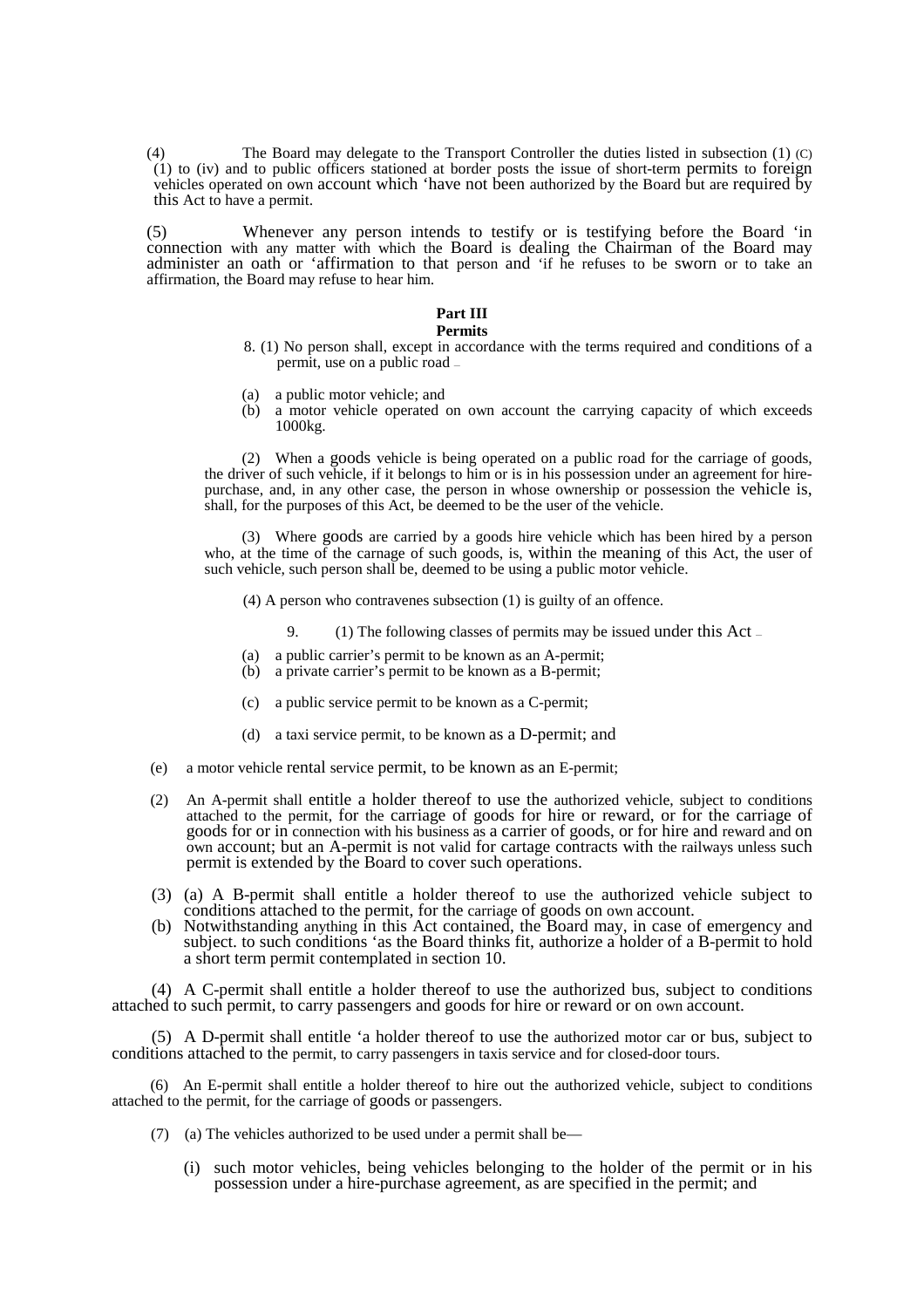- (ii) trailers belonging to the holder of the permit or in his possession not exceeding at any time such maximum number as may be specified in the permit.
- (b) For the purposes of this subsection, different types of motor vehicles or different types of trailers, as the case may be, may be distinguished in a permit and a maximum number may be specified in the permit for vehicles and trailers of each type.
- 10. (1) The short-term permits shall enable goods vehicles or passenger carrying vehicles to be used temporarily -
- (a) for the purposes of a seasonal business;
- (b) for the purposes of the execution of a particular piece of work; or
- (c) for any purpose of a limited duration.

(2) The Board may grant a short-term permit for a period not exceeding 3 months if it is satisfied that the demand fort he use of the vehicle to be authorized is urgent and that the demand does not conflict with the public interest, including the interests of persons requiring, and of persons providing, facilities for transport.

(3) A person aggrieved by the grant or refusal of a short-term permit may appeal to the Minister whose decision shall be final.

 11. (1) A permit other than a short-term permit.contemP~flfl1tS plated in section 10, shall, unless previously revoked, remain in force until the 31st December.

(2) If on the date of expiration of a permit proceedings are pending before the Board for the renewal of a permit, the existing permit shall continue to be in force until such proceedings are disposed of, without prejudice to the exercise in the interim by the Board of its power of revocation or suspension under section 13.

 12. (1) When a holder of a permit applies to vary the number of vehicles to which the permit relates the Board may increase or decrease the number of such vehicles, as the case may be.

(2) When a holder of a permit applies to vary the operating area or route, the Board may take such action as may be necessary under section 7.

13. (1) The Board may revoke or suspend a permit on the revoke or ground that there has been a break of any of the conditions of the permit or that an authorized vehicle to which the permit relates has not been used for 3 months.

(2) The Board may revoke or suspend a permit on the grounds that the owner or driver of an authorized vehicle to which the permit relates has been convicted of an offence under this Act.

(3) When a permit is revoked or suspended, the Board shall, if requested by the permit holder, state in writing the grounds for such revocation or suspension.

In addition thereto, the Board may direct that one or more of the authorized vehicles be removed from the permit, or that the maximum number of vehicles authorized in the permit be reduced.

 14. An applicant shall, in the case where at the time of the application he has not yet purchased but intends to buy a vehicle in respect of which the application was made, furnish the prescribed details required for such vehicle within 3 months after the date of the approval of his application, and if he fails to do so, the approval shall lapse and no subsequent application by the same person for a similar permit shall, except at the discretion of the Board, be entertained by the Board until 6 months from the data of such application have lapsed.

15. Where an application made by any person for a permit has been refused by the Board, no subsequent application for a similar permit shall, except at the discretion of the Board; be entertained until 6 months from the date of such application have lapsed.

16. Where a holder of a permit sells, transfers, except by way of security for any purpose, or otherwise disposes of the vehicle, or of business in respect of which the permit was issued, such permit shall expire with effect from the date of such sale, transfer or other disposal, and the holder shall return such permit to the Board.

17. A permit holder may, in the event of a break-down or other unforeseeable emergency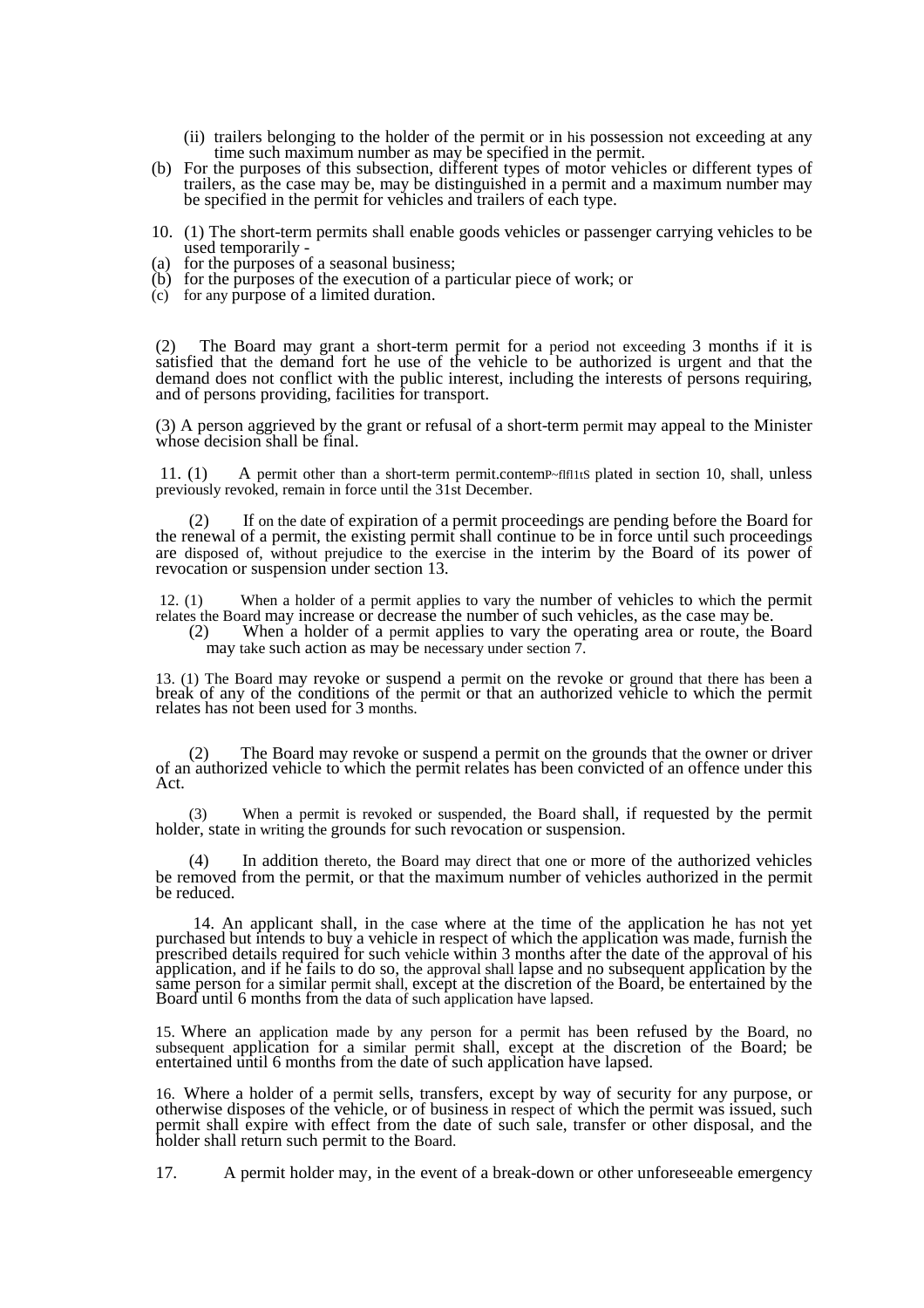in connection with an authorized vehicle, temporarily substitute another vehicle for such service authorized under his permit provided —

- (a) he shall, within 48 hours thereof, report such substitution to a police station;
- (b) he shall, within 10 days thereof report such substitution to the Board in writing; and
- (c) no such substitution shall last more than 30 days without the consent of the Board.
- 18. It shall be a condition of every permit:
- (a) that provisions of the law relating to road traffic and of permit road transport be complied with;
- (b) that authorized vehicles be maintained in a fit and serviceable condition; and
- (C) that instructions by the Board relating to keeping of records be compiled with.

(2) The Board may attach to a permit any condition needed to ensure proper operations under the permit, and in addition any of the following conditions

- (a) that the authorized vehicle be or be not used in a specified area or over specified routes;
- $(b)$  that certain classes or descriptions of goods be or be not carried;
- $(C)$  that the fares and charges to be used in connection with the carriage of passengers or goods are to be approved by the Board;
- (d) that copies of the time-table and fare table be carried on the vehicles and he made available for inspection;
- (e) that passengers not he taken up or set down between specified points;
- (f) that every fare-paying passenger be provided with a ticket in respect of the fare paid; and
- (g*)* that the safety and convenience of the public be safeguarded.
- (3) The Board may from time to time, cancel or vary any of the conditions attached to a permit, and may insert additional conditions.

## Part IV **Appeals**

18. (1) Subject to section 10(3) a person who  $-$ 

 (a) being an applicant for the grant or amendment of a permit is aggrieved by the decision of the Board on his application;

(b) having made an objection to any application is aggrieved by the decision of the Board on such objection; or

(c) being a holder of a permit is aggrieved by the revocation or suspension thereof;

may appeal to the Minister, and any such appeal shall he accompanied by a prescribed cash deposit, which may, in the discretion of the Minister on the conclusion of the appeal, be refunded to such person or be awarded. to the other party to the appeal as costs.

(2) (a) The Minister may on appeal confirm or reverse the decision of the Board, or make such order as he thinks fit.

(b) The Minister may summarily reject any appeal which is frivolous or discloses no reasonable cause for the Minister to interfere with the decision of the Board.

20. (1) Every appeal made pursuant to section 19 shall set out the grounds of appeal, and, shall be sent to the Board within 21 days from the date of notification of the decision of the Board.

 (2) The appellant shall send a copy of his appeal to every other person who was a party to the proceedings before the Board in respect of which the appeal is lodged, at the same time when he sends his appeal to the Board.

 21. The Board shall within 7 days of receipt of such appeal, forward the appeal to the Minister, together with its comments and any relevant documents, and, it shall also advise the appellant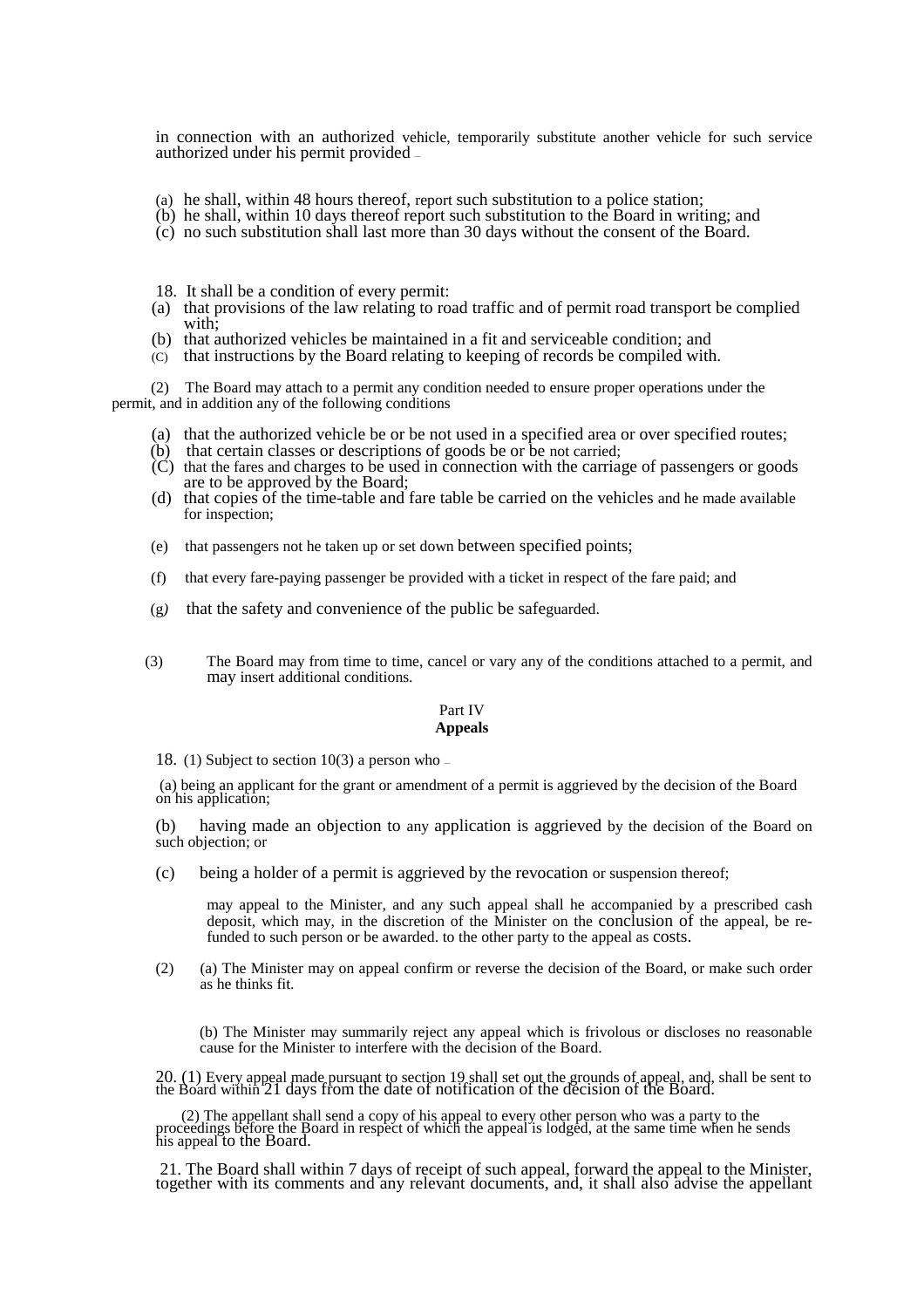that his appeal has been forwarded to the Minister.

22. On receiving an appeal, the Minister shall fix a day for fix day for the hearing of the appeal and shall cause notice thereof to be hearing served on every other person who has pursuant to section 20 been served with a copy of the appeal.

23. (1) On the day fixed for the hearing, the appellant appeal shall be given the right of hearing in support of his appeal.

(2) The Minister shall hear any other person who has been served with a copy of the appeal under section 20 and the appellant shall be entitled to reply.

- (3) If the appellant fails to attend the scheduled appeal, the Minister may order that the appeal be dismissed, but if the other party duly served pursuant to section  $20$  does not attend and the appellant attends, then the appeal may be heard in such party's absence.
- (4) The parties to an appeal may appear in person or be represented by a person of their choice.

#### **Part V**

# **Offences and Penalties**

24. (1) A person who with intent to deceive —

(a) forges or alters or uses or allows himself to be used by any other person, a permit, or any document, plate, disc or mark by which the subject of the permit is to be identified as authorized by this Act;

(b) prepares or has in his possession any document, plate, disc or mark so closely resembling a permit or plate, disc or mark as aforesaid; or

(C) alters any record to be kept under this Act;

is guilty of an offence and liable to a M1000 and 6 months imprisonment.

(2) A person who, for the purpose of  $\overline{\phantom{a}}$ 

(a) obtaining a permit for himself or for any other person;

(b) preventing the grant or amendment of any permit; or

(c) procuring the insertion of any condition 'in any permit; knowingly makes a false statement is guilty of an offence and liable to M500 and 3 months imprisonment.

25. Where a permit holder transfers his vehicle which relates to the permit to any other person by way of security, it shall be an offence, except with a written consent of the Board another's for such other person to operate that vehicle under such permit, permit

26. A person who uses a vehicle in contravention of this Act, or, being the owner of the vehicle, permits it to be used and a driver or other person in charge of any authorized vehicle who uses such vehicle in contravention of the permit to which it relates, or, being the owner. of such vehicle, permits it to be used, is guilty of an offence.

27. A person guilty of an offence under this Act, for which no special penalty is provided, is in the case of first office liable Where no to M500 and 3 months imprisonment, and in the case of a second and subsequent offence, to a fine of M1000 and 6 months imprisonment, and the court convicting a person of an offence involving an unauthorised operation of a public motor vehicle may declare the motor vehicle or the convicted person's rights in such vehicle, to be forfeited to the State.

28. (1) A police officer, a transport inspector or a person authorised by the Transport Controller in writing, may stop any vehicle to ascertain whether or not this Act is being complied with, and may demand for inspection the production of any permit or other document which, may under this Act, be required to be carried on such vehicle ,and may require the driver or any other person travelling on such vehicle to give such information as such authorised officer may require.

(2) A police officer, a transport inspector or any other person authorised by the Transport Controller in writing, may seize and impound any vehicle suspected upon reasonable grounds of having been used in connection with the operation of unauthorised public motor vehicle service or carriage on own account.

(3) Any person who obstructs a police officer, a transport inspector or an authorised person